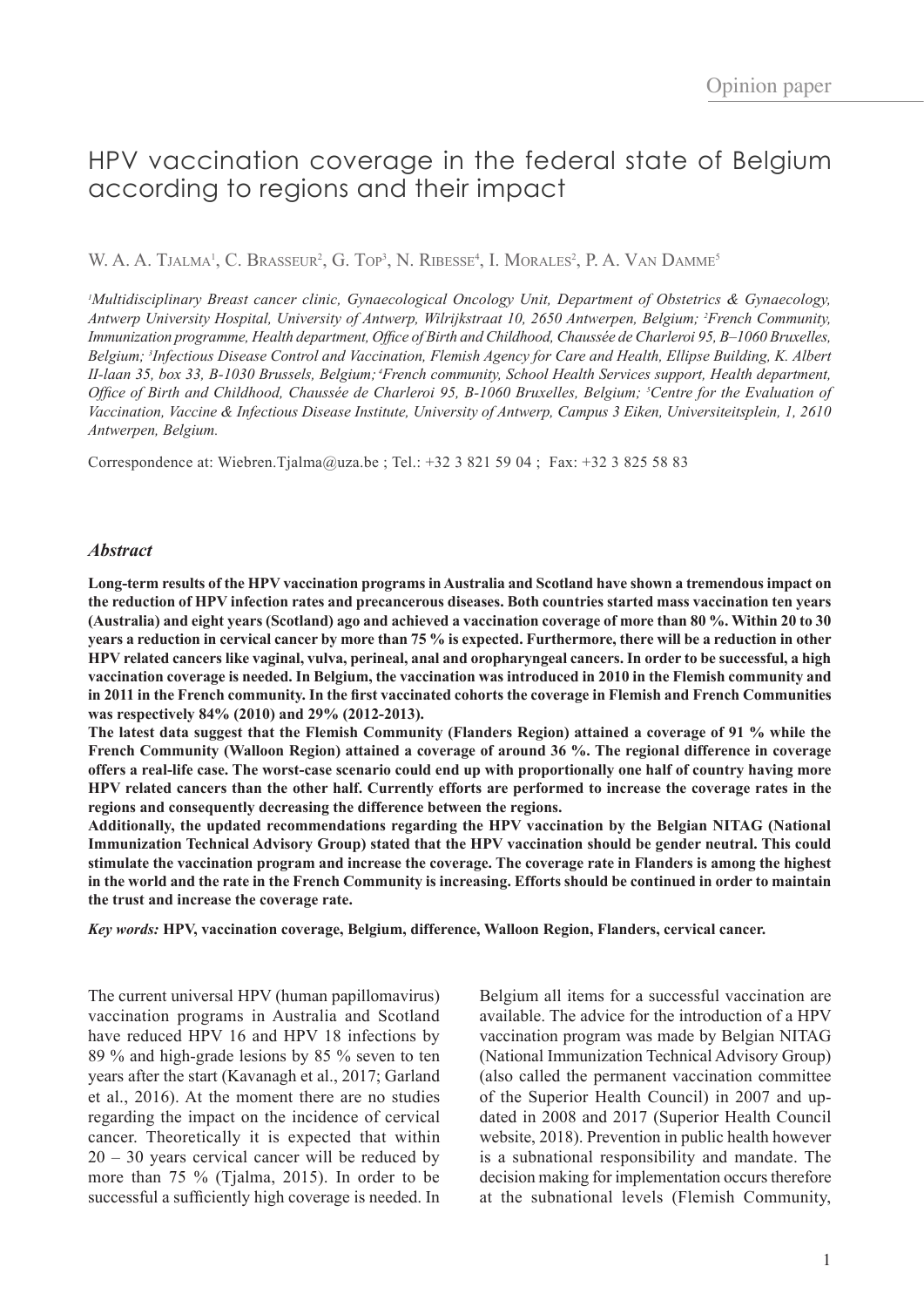French Community). Initially the difference in HPV vaccination coverage between the two communities was estimated at almost fifty-five percent (Flemish Community 84 %; French Community 29 %). The latest Flemish coverage is 91 % and French SHS (School Health Services) coverage study showed a 36.1% coverage (Vermeeren and Goffin, 2018). The latter has to be considered a minimal estimation as a part of the data on immunization administrated by professionals outside the School Health Services (SHS) is lacking. Nevertheless, this means that there is still a 55 percent difference between the Flemish and the French community.

Within one country this offers the opportunity of an experiment of nature regarding the impact of HPV vaccination on cervical cancer rates and other HPV related diseases. There is a huge difference in HPV vaccination coverage in the industrialized world depending on many factors; in particular the way the program is implemented (Hopkins et al., 2013). A survey in the US showed that HPV vaccines have an effectiveness of more than 80%. The effectiveness is defined as the reduction in HPV prevalence of the HPV vaccine types in the vaccinated versus the non-vaccinated population (Markowitz et al., 2013). It needs to be understood that the pre-vaccination HPV prevalence is a key driver of the overall effectiveness of a vaccination program through its influence on the strength of herd protection (Baussano et al., 2018). The prevaccination HPV prevalence in Belgian women with normal cytology was 10.9 %, for HPV 16, 18, 31, 33, 45, 52 and 58 this is respectively 2.3 %, 1,0 %, 2,1%, 0,4%, 0,3%, 0,9% and 0,7 % (Arbyn et al., 2007). The differences in sexual behaviours are also a key factor of the basic reproductive number of HPV infection in different populations. For instance, in populations with gender-equal sexual behaviour a decrease to 1/1000 HPV 16 from prevaccination prevalence of 1% and 8% would require coverages of 37% and 96%, respectively (Baussano et al., 2018).

The HPV vaccination program, with the bivalent and quadrivalent have the potential to reduce cervical cancer by more than 75% (Tjalma, 2015). Based on the HPV type distribution in adult women diagnosed with invasive cervical cancer in Belgium the ninevalent vaccine could raise the number of preventable cervical cancers above 94% (Tjalma et al., 2013; Tjalma et al., 2015).

The reduction figures could be jeopardized by suboptimal level of coverage. There are different factors and issues that can explain the successes and failures of vaccination programs in general, and HPV immunization programs in particular: the cost of the vaccine, the political will, the support of professional organization, the attitude of parents, adolescents and health care workers, the media, just to name a few, seem to play a decisive role (Hopkins et al., 2013; Brabin et al., 2008). The difference in coverage and success of implementation of the universal HPV vaccination program in the different regions of the Federal State of Belgium illustrates the potential role of each of these factors. The general public has accepted the HPV vaccine; however, the acceptance seems to be more anchored in the Flemish-speaking population than in the Frenchspeaking population. In the French Speaking part, you still see more refusal for HPV vaccination than that for other vaccinations (around 10% refuses HPV vaccination). It must be said that not all of them are categorical refusal but more delays (saying that vaccination at 13-14 years is too early and that they will do it later). It shows that in the French speaking part there is still work to be done in order to convince the parents and/or adolescents (Vermeeren and Goffin, 2018).

The HPV vaccines are contracted through a public tender by each of the communities. It also includes a cold chain monitored transport and a direct delivery to the vaccinators. The vaccines are offered free of charge to the target group of young adolescent girls; thus, the cost is not an issue. The coverage of the universal HPV vaccination program however is a success in one half of the country and remains a challenge in the other half.

The HPV vaccines Gardasil® and Cervarix® were introduced in Belgium, respectively in September 2006 and October 2007. They could be bought on prescription in the pharmacies, with different co-payment systems (Lefevre et al., 2011). In Belgium, the National Immunization Technical Advisory Group (NITAG) - Superior Health Council, formulates recommendations on vaccination at National level. Taking the example of the successful universal hepatitis B immunization program through school health services (SHS), general practitioners, paediatricians, and Well-Baby clinics, the NITAG made a first recommendation on May 2nd 2007 for universal HPV vaccination through the SHS or the treating physician for one female age cohort between 10-13 years of age (FitzSimons et al., 2007; Superior Health Council website, 2018). All schools with a recognized learning program are mandatory connected with the SHS in both communities. In September 2010, the Flemish community (6,350,765 inhabitants) did start with an organized HPV vaccination through SHS and treating physicians, with Gardasil® vaccine for girls aged 12 years. The French community (3,435,879 inhabitants) joined one year later, an organized HPV vaccination was offered from September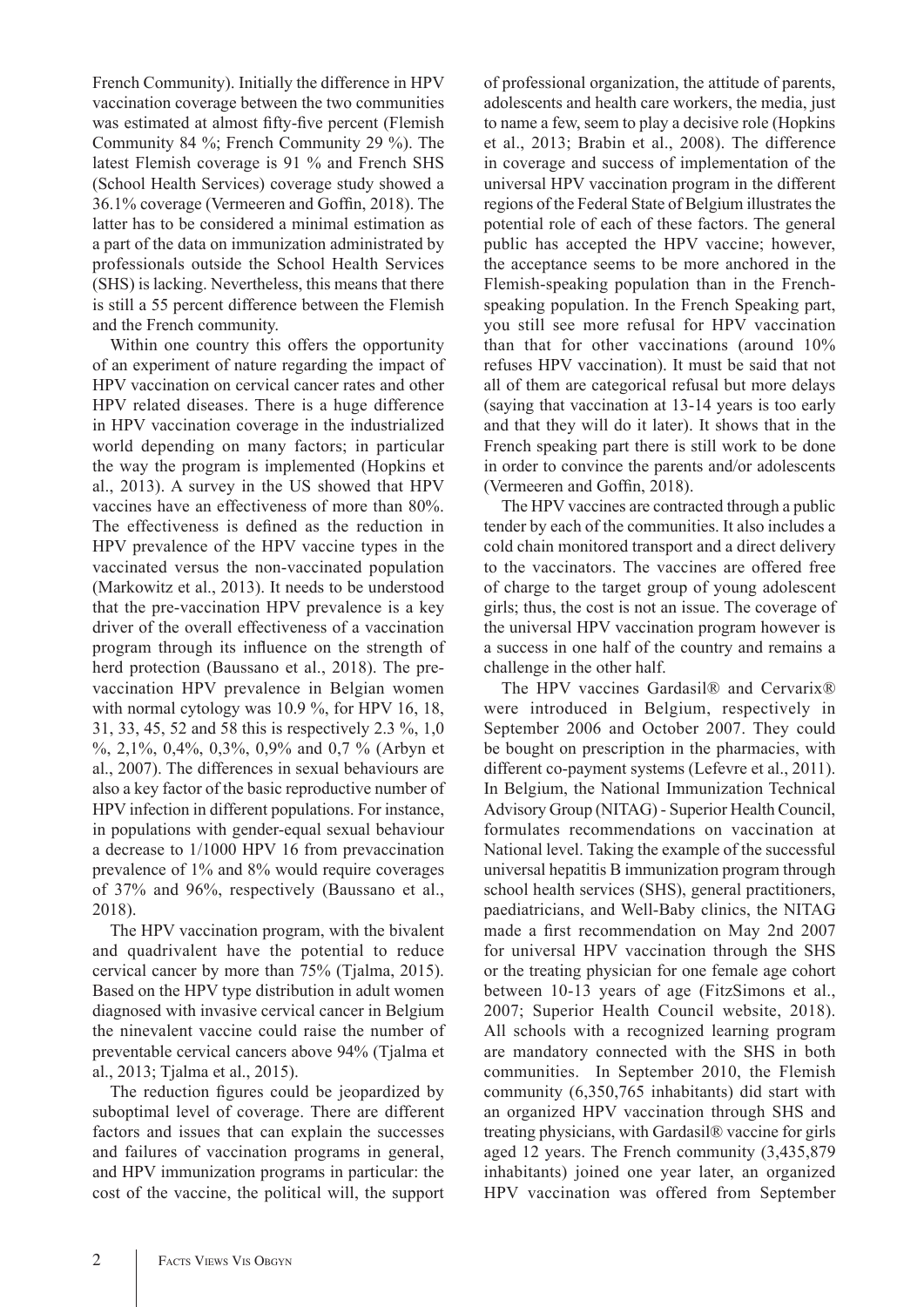2011, with Cervarix® vaccine for girls 13-14 years of age. The school-based program is free of charge in both regions. Depending on the region in Belgium however the coverage rate is a success or remains a challenge. In the first vaccinated cohorts (three doses) the coverage in Flemish (2010) and French (2011) Communities was respectively 84% (2010) and 29% (2012-2013). The data of 2016 revealed that in the Flemish region the coverage rate for a completed schedule in 16-year-old girls vaccinated in 2012 (at age of 12-13 years) was 91 % (Vandermeulen et al., 2017). These Flemish coverage rates for HPV vaccination are the highest of Europe at the moment. In the middle of 2018 the new HPV coverage report in the French Community was published and this suggested a coverage of 36.1 % (Vermeeren and Goffin, 2018). The new data show that the difference in coverages between the communities remains 55%.

Flanders has a "tradition" of adolescent vaccination mostly through the SHS and additionally through treating physicians, with a clearly defined mandate for school doctors for vaccination within the SHS tasks since 2000. The system of SHS is more or less a continuation of the vaccination program of the Well-Baby's Clinics in Flanders (Kind en Gezin). A reason for the difference is that in the French Community vaccination against HPV through SHS is less well implemented than in Flanders (only 68% of the eligible girls are affiliated to a SHS who propose HPV vaccination and in total 71% of the SHS propose this vaccination) (Vermeeren and Goffin, 2018).

The school-based programs are free of charge and pretty similar in both regions. In case the vaccines are administered by another physician there is a co-payment for the consultations; all vaccinating physicians are informed on HPV vaccination and all vaccinating physicians can order HPV vaccines beforehand, so the vaccines are available "on demand". In the Flemish region there is a strict approach, population-wide for all girls in the cohort of first year of secondary school. The French SHS sends also an invitation for HPV vaccination (that can be done by their GP or by the SHS if offered) to all girls entering second year of secondary school. In Flanders a lot of attention was paid to transparent communication. All adolescents, in the Flemish community, entering the first class of secondary school receive a leaflet on vaccination together with the link to a website (Zorg en Gezondheid https:// www.zorg-en-gezondheid.be/vaccinatie-tegenhpv).The website is very informative. In 2018 information about gender neutral vaccination was included. Likewise, efforts have been done to inform the parents in the French speaking part: a leaflet was created in 2011, a new version was update in 2014 (2 doses schedule) and a new version in 2018 (more gender neutral) was created. Additionally, all adolescents receive a leaflet (E-vax, https://www.evax.be/VaccHelp/help/pdf/vaccination\_13-14\_ans. pdf) where the link to an information site on vaccination is given (https://www.vaccinationinfo.be). On this website further information about vaccination are available. The parents can choose to let their daughter be vaccinated by the SHS, by another physician (paediatrician, gynaecologist or GP), or to refuse the offer.

The accessibility and the organization play an important role in the vaccination coverage. Within the Flemish SHS (CLB) there is a strict organization. The Flemish Scientific Society for Youth Health care (Vlaamse Wetenschappelijke Vereniging voor Jeugdgezondheidszorg (VWVJ)) makes guidelines in order of the Flemish Goverment (www.vwvj.be). These guidelines are available on the website: www. vwvj.be and must be followed by all the Flemish SHS. At the beginning of the school year the parents are informed about the school physician and the Flemish SHS. Parents are asked to sign a letter in which they agree with the preventive care of the school physician and the vaccination program. Each year at the start of the school year a document is also sent to all SHS with the guidelines for the program of vaccination. The difference is that they are only recommendations.

The immunization calendars in SHS (table 1) (Flemish and French) are adapted from the

| IPV-DTPa | $1st$ year primary school                      | 2 <sup>nd</sup> year primary school (catch-up vac-<br>cination for children who didn't receive<br>the recommended dose at 5-6 years old) |
|----------|------------------------------------------------|------------------------------------------------------------------------------------------------------------------------------------------|
| MMR      | 5 <sup>th</sup> year of primary school         | $6th$ year of primary school                                                                                                             |
| HPV      | $1st$ year of secondary school<br>(girls only) | $1st$ year (differentiate) and 2st year of<br>secondary school or 13-14-year-old in<br>the specialised school system                     |
| dTpa     | $3rd$ year of secondary school                 | 4 <sup>th</sup> year of secondary school                                                                                                 |
|          |                                                |                                                                                                                                          |

**Table I**.— Immunization calendars in the Flemish and French speaking community

Vaccination | Flemish Community | French speaking community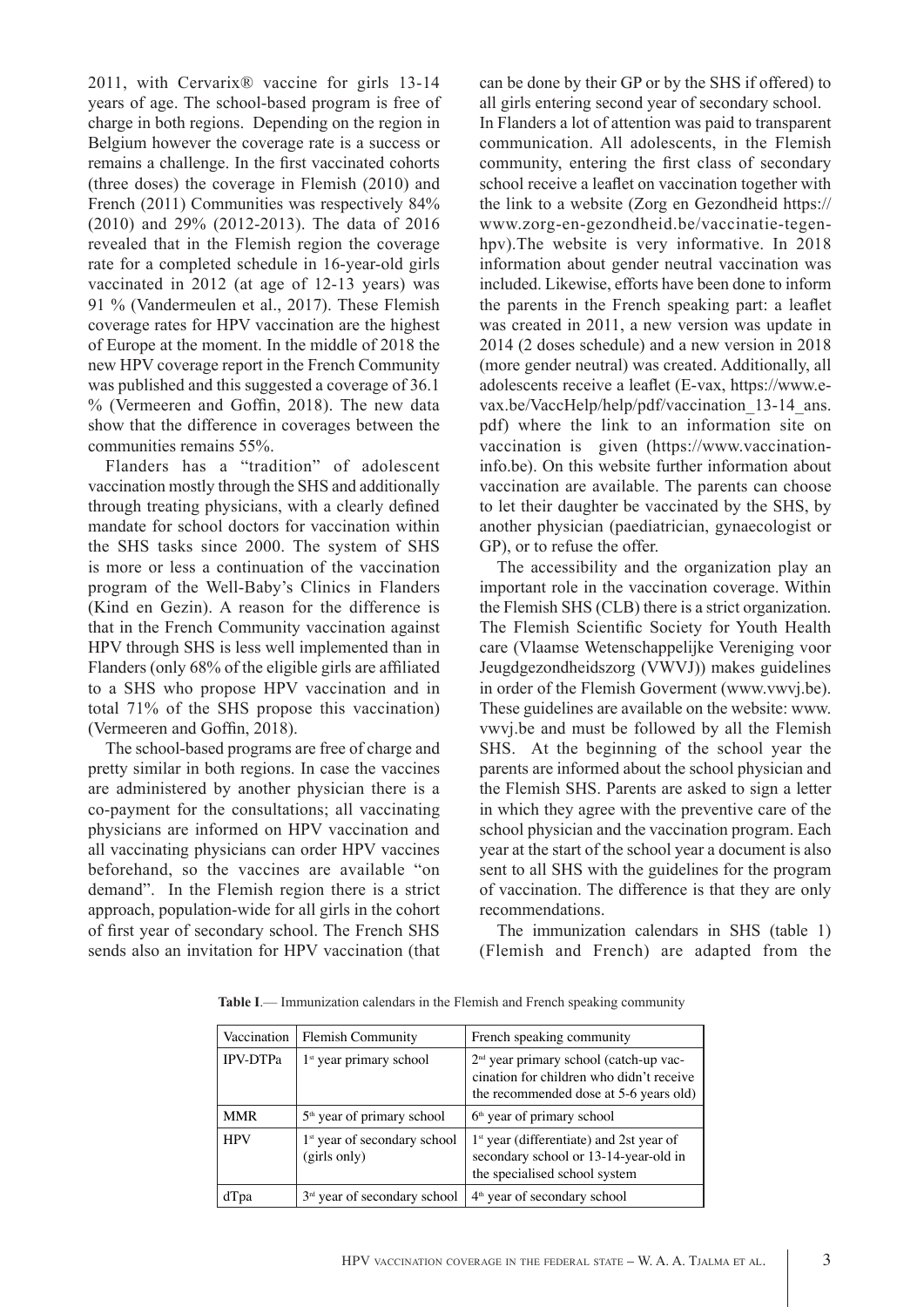recommendation of the NITAG. The differences in timing are due to practical consideration, especially when the mandatory medical examination of the SHS is realised. There is just a difference of a one year between when it's done in the Flemish Community and the French speaking Community.

In the French community, vaccination is a mandatory mission of SHS since 2001. All SHS are asked to state the pupil's vaccination status at least 6 times along the pupil school years and offer vaccination in 2nd year primary school (if needed dTpa polio and meningitidis C catching up), 6th year primary school (MMR, and if needed hepatitis B catching up), 2nd year secondary school (HPV), and 4th year secondary school (dTpa). However, for several reasons notably (but not only) financial reasons, the vaccination offer by SHS is not always complete.

Additionally, the role of the media is completely different. In Flanders the local TV and radio stations do not have a negative view on HPV vaccination. The French speaking population in Belgium on the otherhand, is influenced by the French media and it is well known that France is one of the most anti-vaccine countries in the world. Recently this appears to be changing. The trigger for this was the introduction of the mandatory vaccination against 11 sicknesses (2018) in France. Since then multiple articles were published in the media to inform the public in an untestable but scientific way (Le Monde (1,2,3), 2018; Le Figaro (1,2), 2018; Libération (1,2,3), 2018). Furthermore, the official website has been completely reviewed and made more accessible for the public (Official vaccination website France, 2018).

The electronic immunization ordering system linked to a database or register is a major benefit. In Flanders the Well-baby Clinics and SHS work with the electronic immunization ordering system Vaccinnet which is linked to a vaccination database. While in the French Community all the SHS are using an electronic ordering system which is linked to a vaccination register (e-vax. be). At the moment efforts are done to convince all professionals in French community to use this system. For all vaccines ordered in the system it is mandatory to register the given vaccinations. First of all, the vaccinators can access this database to see if someone is vaccinated or not. And secondly the HPV vaccination records in this database will allow in the future the evaluation of the impact of the HPV vaccination on cervical cancer in Belgium, if datalinking between databases is possible. Furthermore, if data from this database are linked to data from a screening and pathology database one can find out which types are responsible for cervical cancer in the vaccinated cohort, if ever, and compare with the non-vaccinated cohort. Therefore you need a common identifier which exists in Belgium everybody has a personal national registry number. The lack of data on previous vaccination is one of the reasons why vaccination is postponed or not done. For the SHS this is a real problem as they don't know if the individual should be vaccinated or not and it takes a lot of time and effort to find the answer (numerous phone calls to the parents) if any. The impact of a vaccination program depends on the coverage rate. Even within a country with the resources for mass vaccination program uptake seems to vary. The success of a vaccination program depends on the support of all stakeholders: the public acceptance, the political will, and the support of the public and healthcare professionals are essential. General barriers are 1) vaccine costs and reimbursement including insurance, (2) storage and/ or monitoring of vaccines, (3) vaccine knowledge, (4) provider and patient attitudes toward vaccination, (5) provider and patient concerns about vaccine safety, (6) obtaining appropriate consent from adolescents' parents or from themselves and (7) missed opportunities for adolescent immunization (Hopkins et al., 2013).

In Belgium most of these items were addressed successfully yet there was a huge difference in coverage rate between the two regions. Missed opportunities for adolescent immunization is still an issue in the French part of the country mostly due to the fact that not all SHS offer HPV vaccination. This coverage difference in our country allows us to have an experiment of nature.

As soon as we will link data from disease and immunization database, we will be able to measure the impact of HPV vaccination on cervical cancer rates and other HPV related diseases in both parts of the country. The result difference will reflect the impact of the coverage rate.

In the recent scientific advisory report on HPV vaccination, the Superior Health Council of Belgium recommends gender neutral prophylactic HPV vaccination in a two dose schedule for 9 to 14 years and in a three dose schedule for  $15 - 26$  years old (Superior Health Council website, 2018). If this recommendation is followed and a high coverage is achieved, then the HPV related precancers and cancer will be strongly reduced if not almost eradicated in Belgium. The gender neutral could be a way to stimulate the vaccination program and increase the coverage

## **Conclusion**

The availability of a HPV vaccine in a country is not a guarantee of success; not even when it is offered